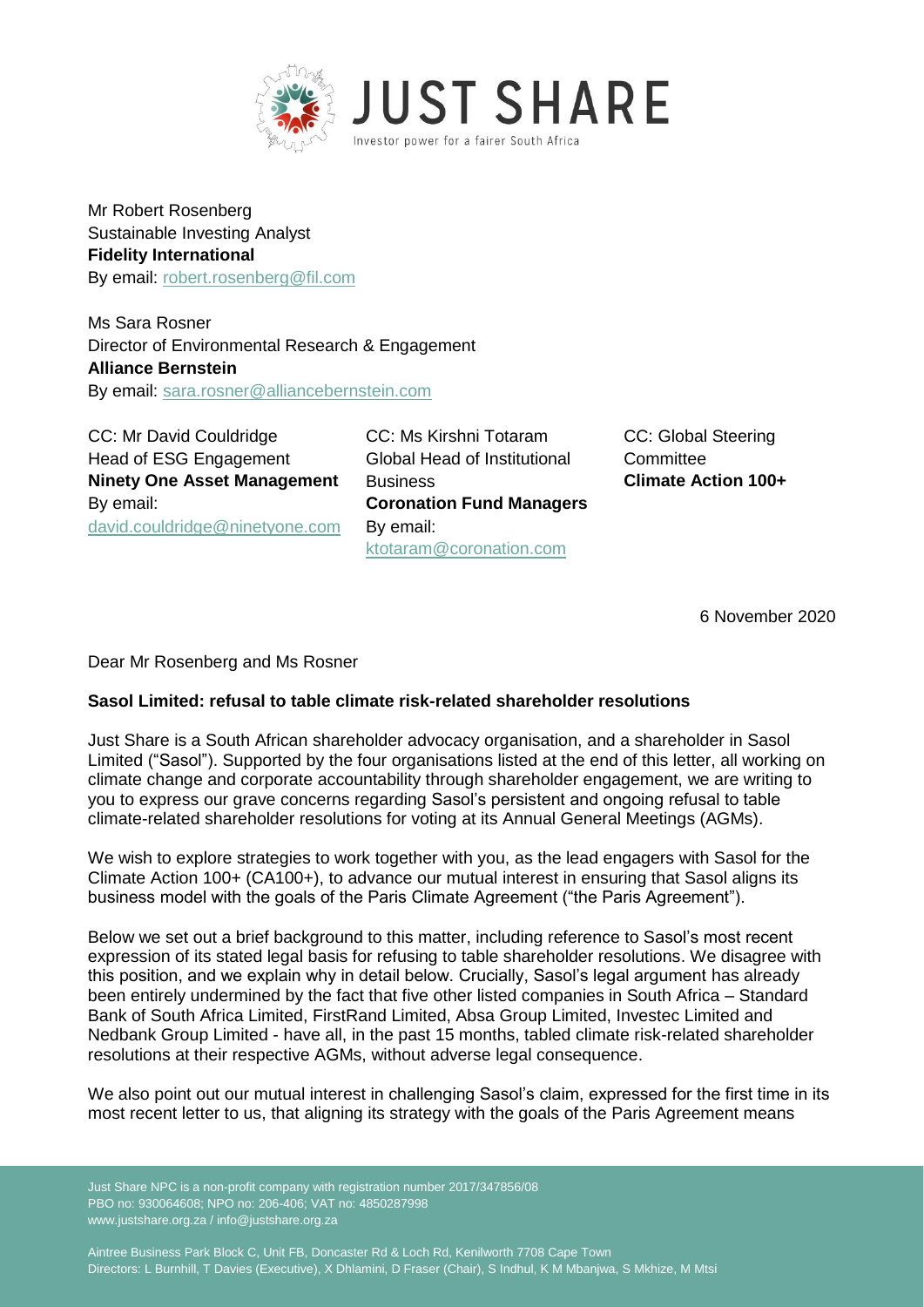

nothing more than aligning its strategy with South Africa's Nationally Determined Contributions (NDCs); the first of which has been rated by Carbon Tracker as "Highly Insufficient".<sup>1</sup>

### **Background to the 2020 resolution**

On 19 October 2020, Sasol shareholders Just Share NPC and the RAITH Foundation, co-filed a resolution for consideration by Sasol's shareholders at the company's AGM to be held on 20 November 2020.<sup>2</sup> The resolution was proposed in terms of section 65(3) of the South African Companies Act 71 of 2008 ("the Companies Act" or "the Act"), which provides that "*any two shareholders of a company— (a) may propose a resolution concerning any matter in respect of which they are each entitled to exercise voting rights; and (b) when proposing a resolution, may require that the resolution be submitted to shareholders for consideration…(ii) at the next shareholders meeting*…". In order to be adopted, such ordinary resolution requires more than 50% (fifty percent) of the voting rights to be cast in its favour.

The resolution and cover letter sent to Sasol have been included in the email sent to you. The resolution relates to the alignment of Sasol's global strategy and greenhouse gas (GHG) emission reduction targets with the Paris Agreement, and requests that executive remuneration be linked to the achievement of this alignment.

Sasol has been identified in the "Carbon Majors" report as one of the 100 fossil fuel companies linked to 71% of global industrial GHG emissions since 1988.<sup>3</sup> It remains a substantial contributor to GHG emissions, which, of course, is why it is a focus of the CA100+ initiative. Sasol's Secunda plant is the world's largest single point-source GHG emitter.<sup>4</sup> The climate crisis will also have a significant impact on Sasol's operations, and presents both risks and opportunities for shareholders and other stakeholders.

Although Sasol's disclosure of these risks in its annual reports has improved, the Company's emission reduction target (a 10% reduction by 2030 off a 2017 baseline of 67.6Mt Scope 1 & 2  $CO<sub>2</sub>$  equivalent) is not aligned with the Paris Goals, is only applicable to its South African operations, and does not include Scope 3 emissions. In addition, executive remuneration is not adequately linked to the achievement of the emission reduction target.

#### **Sasol's refusal to table the resolution**

On 30 October 2020, Sasol sent a letter to Just Share setting out its reasons for refusing to table the resolution co-filed on 19 October. A copy of this letter has also been included in the email sent to you.

In short, Sasol argues that:

-

- (a) the co-filers are not legally entitled to table shareholder resolutions relating to climate risk;
- (b) its emission reduction target and associated roadmap *"are aligned with the principles of the Paris Agreement that provide for such to be appropriate for the specific conditions of each of the countries as parties to the agreement"*; and
- (c) the co-filers submitted the resolution too late.

<sup>1</sup> <https://climateactiontracker.org/countries/south-africa/>

<sup>2</sup> <https://justshare.org.za/media/news/shareholders-call-on-sasol-to-set-paris-aligned-targets>

<sup>3</sup> [https://www.cdp.net/en/articles/media/new-report-shows-just-100-companies-are-source-of-over-70-of](https://www.cdp.net/en/articles/media/new-report-shows-just-100-companies-are-source-of-over-70-of-emissions)[emissions](https://www.cdp.net/en/articles/media/new-report-shows-just-100-companies-are-source-of-over-70-of-emissions)

<sup>4</sup> Sasol Limited Sustainability Report, 30 June 2020 at page 8.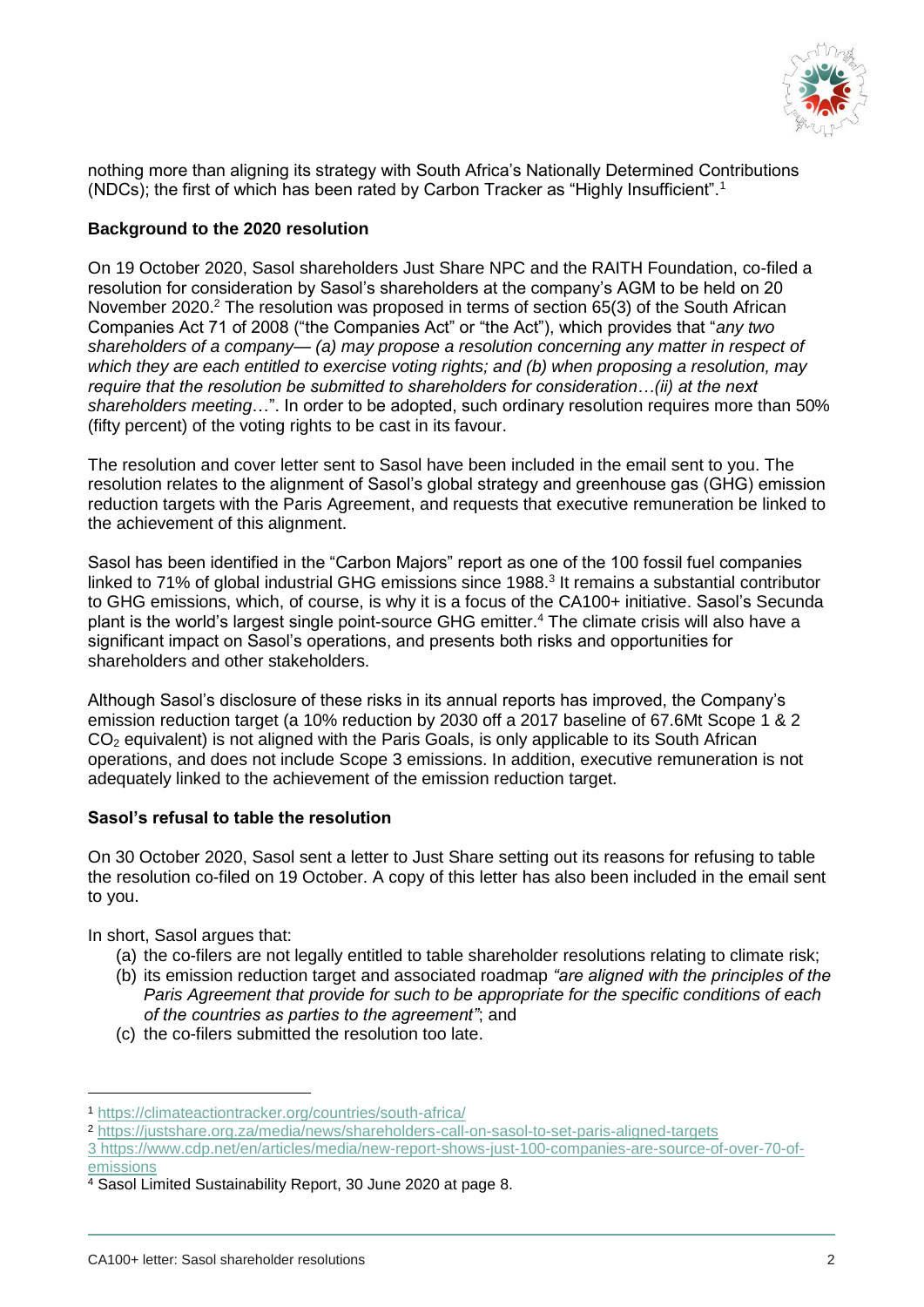

We dispute point (c), which is not supported by the law. We also point out that, in 2018, even when Sasol was provided with more than six months' notice of the filing of a climate risk-related shareholder resolution, the company still refused to table it. We do not deal further in this letter with this timing argument, as it is not relevant to the crucial issue at hand.

This is the third consecutive year in which Sasol has refused to table a shareholder-proposed climate risk-related resolution:

- In April 2018, the RAITH Foundation and shareholder activist Theo Botha filed a "two degree scenario" resolution at Sasol, asking the company to provide shareholders with a report assessing the effects on its operations of a scenario in which global average temperature rise is kept to below 2°C. Sasol refused to table the resolution on the basis of a legal opinion it had commissioned, which apparently found that "*the matters included within the draft resolution are within the authority of the board and management and do not constitute matters that shareholders are entitled to exercise voting rights on within the meaning of section 65(3)(a) of the Companies Act*".
- In October 2019, Sasol shareholders the Old Mutual Investment Group, Sanlam Investment Managers, ABAX, Coronation Fund Managers (now a member of CA100+), AEON Investment Management, and Mergence Investment Managers, co-filed a resolution seeking to require Sasol to report on how its GHG emission reduction strategy aligns with the goals of the Paris Agreement. Sasol refused to table this resolution on the basis that the matters raised in it had already been addressed by Sasol's 2019 Climate Change Report.<sup>5</sup> This was not correct. Sasol's 2019 report set out Sasol's 10% emission reduction target by 2030. The company did not assert that this target was aligned with the goals of the Paris Agreement, but rather that it was "*based on the probability of success of potential reduction opportunities, associated risks, economic viability and balance sheet capability to finance these activities*".<sup>6</sup>
- Sasol's 2020 Climate Change Report reiterates this target to reduce its GHG emissions by 10% by 2030. <sup>7</sup>

#### **Sasol's legal argument**

-

Sasol has, on numerous occasions, refused requests that it share the legal opinion on which its view of the law is based. As such, there is only a limited extent to which shareholders can engage with the legal basis for this opinion. However, Sasol's interpretation elevates the board of the company to a position of dominance over shareholders which is contrary to the fundamentals of company law. In addition, this interpretation is contrary to a robust, transparent corporate democracy which facilitates dialogue between a company's board and its shareholders .

In its 30 October letter, Sasol states:

*"Under the common law, shareholders cannot usurp the authority of the directors or interfere in the management of a company. This principle has been confirmed in many* 

<sup>5</sup> [https://justshare.org.za/media/news/just-share-commends-institutional-investors-for-first-of-its-kind-climate](https://justshare.org.za/media/news/just-share-commends-institutional-investors-for-first-of-its-kind-climate-collaboration-2)[collaboration-2](https://justshare.org.za/media/news/just-share-commends-institutional-investors-for-first-of-its-kind-climate-collaboration-2)

<sup>&</sup>lt;sup>6</sup> Sasol Limited Climate Change Report, 30 June 2019 at page 12; available at:

<https://justshare.org.za/media/news/just-shares-preliminary-comments-on-sasols-climate-change-report> <sup>7</sup> Sasol Limited Climate Change report, 30 June 2020 at page 4; available at:

<https://justshare.org.za/media/news/just-shares-analysis-of-sasols-2020-climate-change-report>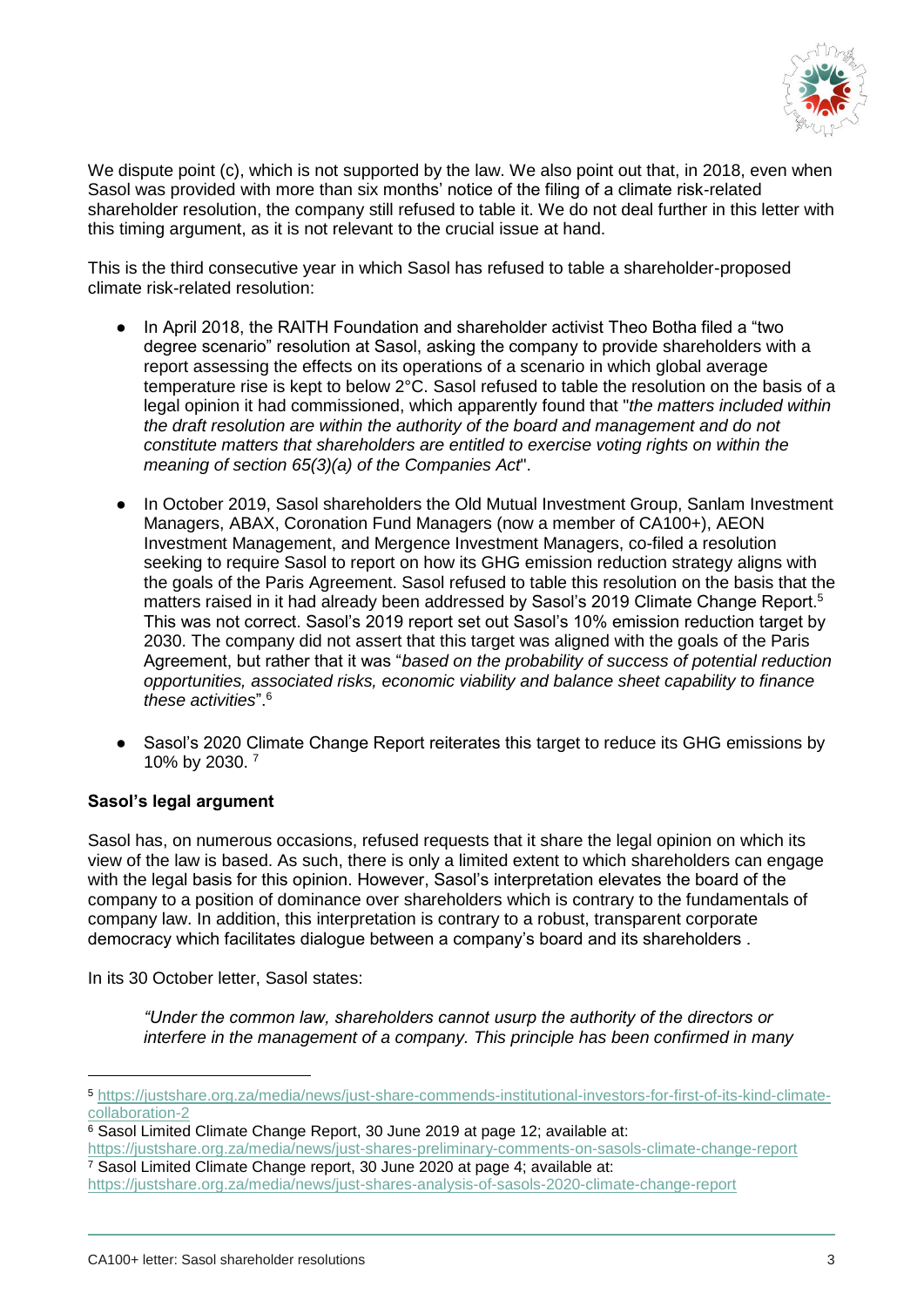

*cases in South Africa and has been strengthened by the provisions of section 66(1) of the Act, which unequivocally place the business and affairs of the company under direction of the directors, except to the extent that the Act or the company's [Memorandum of Incorporation] provides otherwise.* 

There are no cases in South Africa which have dealt with the filing of environmental, social or governance (ESG)-related shareholder resolutions at South African companies, as no such resolutions had been filed prior to the resolution tabled at Standard Bank in May 2019.<sup>8</sup>

Section  $66(1)$  of the Companies Act<sup>9</sup> does not exist to empower the board at the expense of shareholders. It places responsibility on the board for the management of the company's affairs, and empowers the board to act on the company's behalf, i.e. it is a statement of a fundamental of modern company law, that the exercise of power by the company as a legal person must be through the board, directly or through delegation, unless the memorandum of incorporation (MOI) or the Act says otherwise.

The provision is not intended to remove shareholder power in its entirety, as Sasol's view seems to indicate. If this view were correct, it would mean that shareholders could not even engage with management on ESG issues, as this would – on Sasol's interpretation - constitute an unacceptable interference in the management of the company.

Sasol goes on to say:

*"GHG resolutions 1 and 2 take away the discretion of the Sasol board of directors (Board) to act in the best interests of the Company in relation to the commitment to the Paris Agreement and goals and the reduction of emissions now or in the future, hence cannot be proposed to shareholders in their current form. These resolutions seek to micro manage the Company by seeking to impose specific methods for implementing complex policies in place of the ongoing judgments of management as overseen by the directors."*

This is simply incorrect. The resolutions ask Sasol to show how its global strategy and emission reduction target are aligned with the goals of the Paris Agreement. Given the company's frequent statements of support for the Paris Agreement in its Climate Change Reports and in public statements, the resolutions reasonably ask the company to show how its strategy is giving effect to this stated commitment. None of Sasol's disclosures provide shareholders with this information.

Sasol also says that:

-

*"Section 65(3) of the Act clearly states that shareholders may propose a resolution concerning any matter in respect of which they are entitled to exercise voting rights. Neither the Act, nor Sasol's MOI, nor the JSE Listings Requirements, nor the King IV Code entitle shareholders to vote on the specific subject matter of the GHG resolutions".* 

<sup>8</sup> [https://justshare.org.za/media/news/standard-bank-tables-first-sa-shareholder-resolution-on-climate-risk](https://justshare.org.za/media/news/standard-bank-tables-first-sa-shareholder-resolution-on-climate-risk-but-board-recommends-shareholders-vote-against-it)[but-board-recommends-shareholders-vote-against-it;](https://justshare.org.za/media/news/standard-bank-tables-first-sa-shareholder-resolution-on-climate-risk-but-board-recommends-shareholders-vote-against-it) [https://justshare.org.za/media/news/standard-bank](https://justshare.org.za/media/news/standard-bank-agm-shareholders-challenge-board-favour-the-climate)[agm-shareholders-challenge-board-favour-the-climate](https://justshare.org.za/media/news/standard-bank-agm-shareholders-challenge-board-favour-the-climate)

<sup>&</sup>lt;sup>9</sup> In terms of section 66(1), "*the business and affairs of a company must be managed by or under the* direction of its board, which has the authority to exercise all of the powers and perform any of the functions of *the company, except to the extent that this Act or the company's Memorandum of Incorporation provides otherwise*".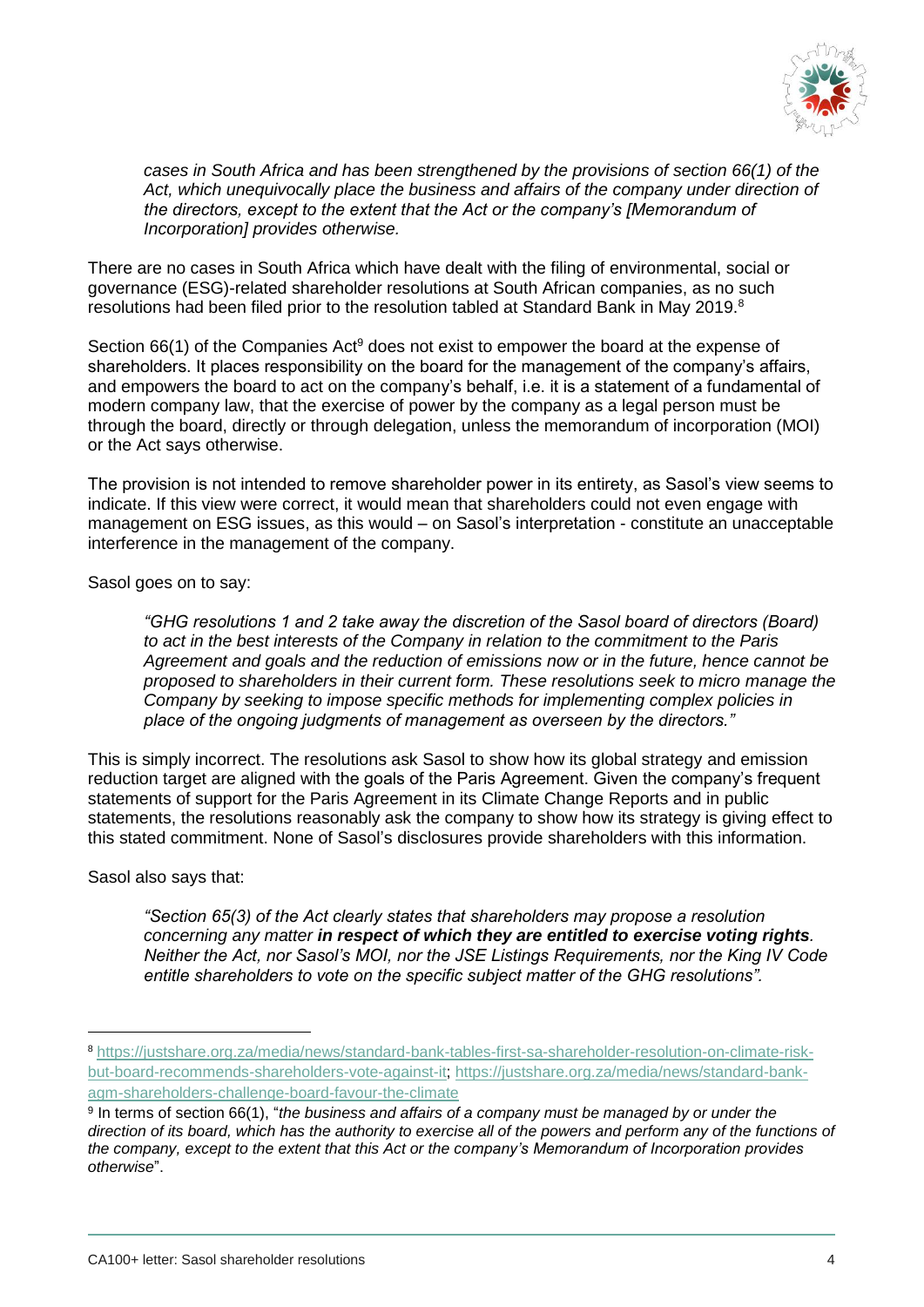

This is an incorrect quoting of the Companies Act provision, which, in fact, provides that two or more shareholders may table resolutions "in respect of any matter on which they are **each** entitled to exercise voting rights" (our emphasis). This provision does not constitute a limitation on the **subject matter** of the resolutions. Rather, it means that where a shareholder is not entitled to vote on a resolution, then that shareholder cannot propose a resolution. For example, if the shareholder is a preference shareholder where the class of preference shares carries no vote on the matter concerned, then that shareholder cannot propose a resolution on that matter.

Sasol's interpretation of South African company law is just that: an interpretation, and a flawed one which has been developed to support the company's resistance to shareholder oversight of its climate strategy. Its position has already been entirely undermined by the fact that, as set out above, five other listed companies in South Africa have tabled climate risk-related shareholder resolutions at their respective AGMs.

Shareholder resolutions form a healthy part of corporate democracy in many jurisdictions. They give the board an insight into what shareholders think, in a formal, democratic fashion, and relative equality of shareholder rights around the world is an important corporate governance principle. As shareholders, we favour policies and practices that protect and enhance the value of our investments.

Climate risk poses material financial risk to investors, and if they are not permitted to vote on requests such as those posed by our resolution, this presents a serious barrier to their ability to comprehensively assess risk and opportunity in their investment decision-making.

Section 7(a) of the Companies Act sets out that its purpose is to "*promote compliance with the Bill of Rights as provided for in the Constitution, in the application of company law*". A provision of the Companies Act which prevents shareholders from seeking information about an issue which is a fundamental threat to Constitutional rights, as well as a material risk to their financial interests, would not promote compliance with the Bill of Rights.

In addition, section 7(b)(iii) of the Companies Act provides that one of the purposes of the Act is to "*promote the development of the South African economy by … encouraging transparency and high standards of corporate governance as appropriate, given the significant role of enterprises within the social and economic life of the nation*". This section also supports an interpretation of section 65(3) of the Act as empowering shareholders to propose ESG-related shareholder resolutions.

The actions of Sasol in refusing to tabling the resolution are not supported by the provisions of the Companies Act. In our view, Sasol's refusal is contrary to the long-term interests of the company, the company's Board, and all shareholders in the company. We strongly dispute that Sasol's board has – or should have - unfettered "discretion" regarding its "*best interests… in relation to the commitments in the Paris Agreement*".

#### **Conclusion and request**

Sasol's 2020 Climate Change Report claims that Sasol is "keen to play a leadership role in South Africa's energy transition".<sup>10</sup> This commitment is significantly undermined by the board's refusal to table shareholder-proposed climate risk-related resolutions, its inadequate GHG emission reduction target, and its claim that alignment with South Africa's weak NDC is all that is required of it.

-

<sup>10</sup> Page 4.